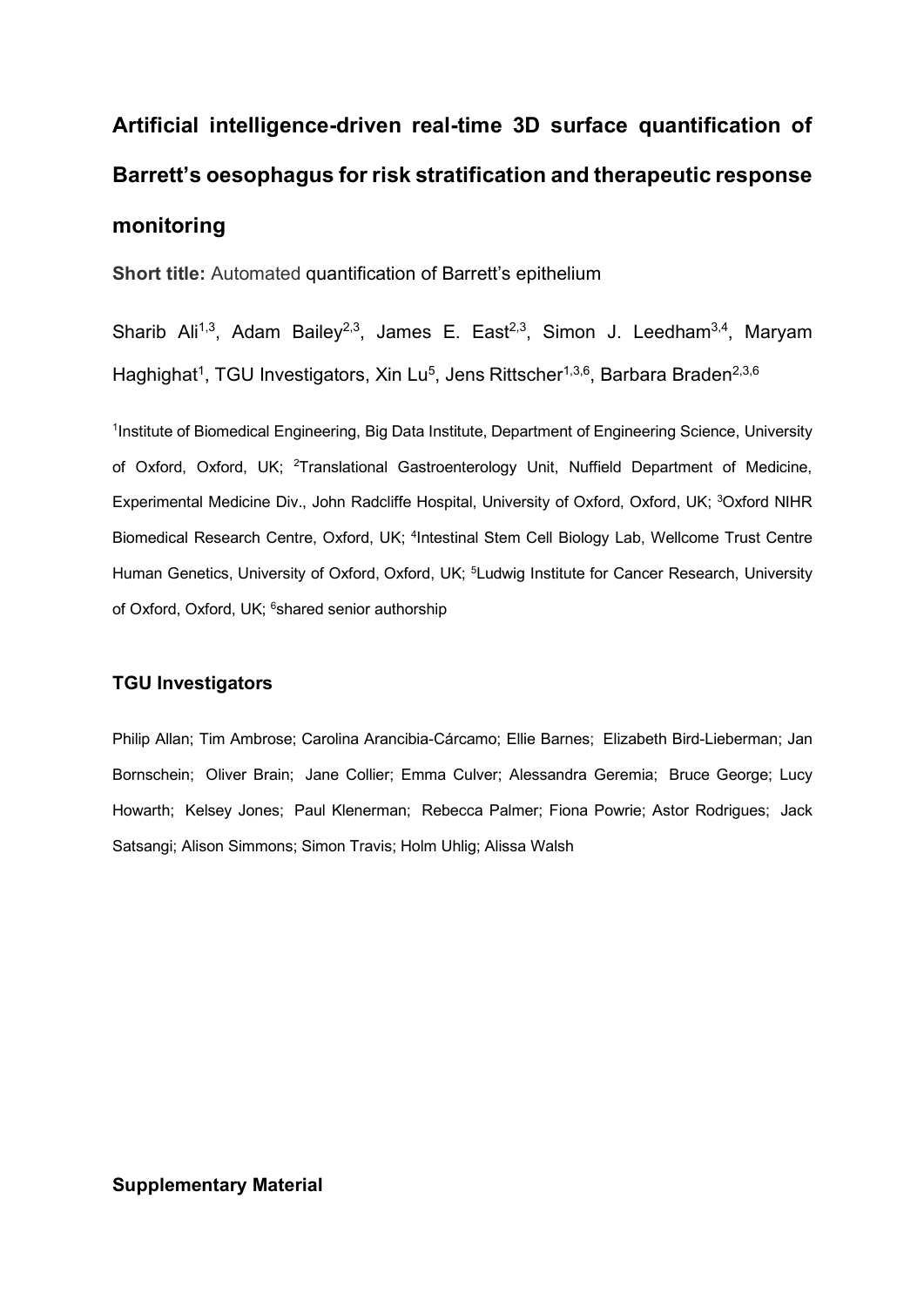#### **1.1. Geometry problem, depth and pose estimator**

1.1.1. **Geometry problem:** Given estimated depth  $\theta_t$  and  $\theta_{t-1}$  for frames  $X_t$  and  $X_{t-1}$  with the position and orientation of the camera represented by camera pose  $E_{t\rightarrow t-1}$ , the projected 3D points<sup>1</sup> for a single image can be written as (1) with (x, y) as image pixel coordinates.

$$
P_t^{xy} = \theta_t^{xy} . K^{-1}[x, y, 1]^T,
$$
\n(1)

Here,  $K$  is the camera intrinsic matrix obtained by the offline camera calibration.<sup>2</sup> The mapping of image co-ordinates at time  $t$  to  $t - 1$  allows to transform frame  $X_t$  to  $X_{t-1}$  using Eq. (1) and camera pose matrix  $E_{t\rightarrow t-1}$ :

$$
\hat{X}_{t \to t-1}^{xy} = X_t^{\hat{x}\hat{y}}, \qquad [\hat{x}, \hat{y}, 1]^T = KE_{t \to t-1}(\theta_{t-1}^{xy}, K^{-1}[x, y, 1]^T) \tag{2}
$$

Similarly, this process is repeated for  $n$  frames with sufficient overlap giving an extended field-of-view for Barrett's quantification required for longer Barrett segments. At sufficient insufflation of the oesophagus, the measured depths can be leveraged to calculate the Barrett's segment lengths without any internal references.

1.1.2. **Depth estimator** network is composed of residual feature pyramid network (RFPN)3 with ResNeXt-101 backbone pretrained on imageNet. The FPN allows to extract features and semantics at multiple scales. In order to increase the receptive field and to tackle occlusions due to local deformations we have incorporated a non-linear deformable convolution kernels<sup>4</sup> in our proposed model in the two middle lateral connections of RFPN together with a linear convolution. All upscaled layers on the right side of the RFPN are subsequently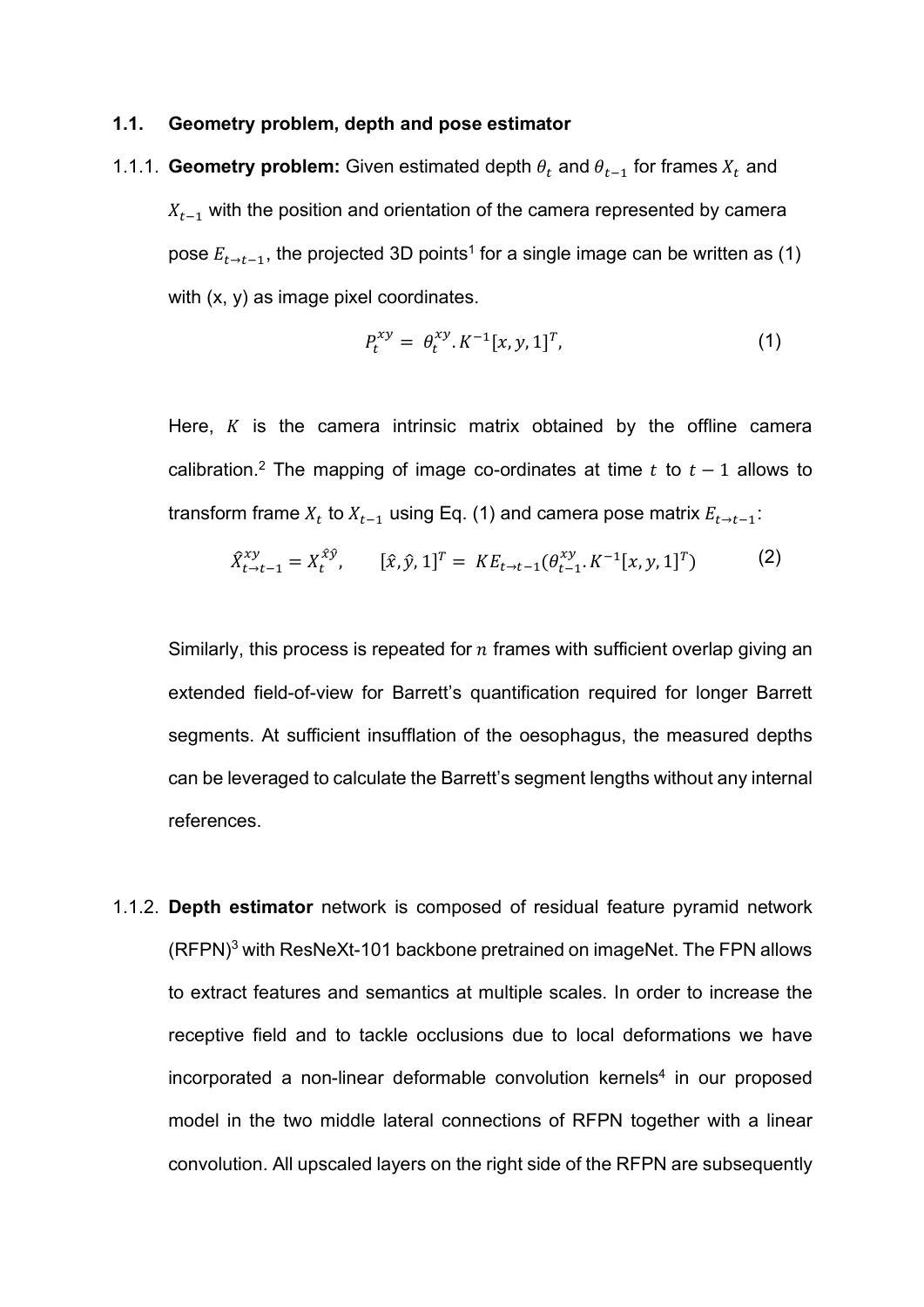convolved with a sequence of linear convolution kernels and ReLU activation functions. The concatenated feature maps obtained after upsampling block is finally used to predict the depth  $\theta$  using a linear 3  $\times$  3 convolution filter and a non-linear sigmoid function (see shown in **Supplementary Figure 2**).5 The used loss functions are described below in **Supplementary Section 1.2**.

- 1.1.3. **Pose estimator** implementation of open3D6 was to estimate SE3 transformation (camera rotation and translation) between two image frames referred as camera pose matrix  $E$  in this paper.
- 1.1.4. **System design**: A real-time depth estimator for Prague C & M classification and Barret's area measurement system is designed and can be directly used during the endoscopic screening or therapy procedures (see **Figure 3** of the main manuscript). The Barrett's length upto 10 cm can be measured without any difficult provided the oesophagus is sufficiently insufflated.

In cases where Prague C&M are greater than 10 cm (often rare), the system takes into account the pose estimator to reconstruct the Barrett's surface from few (usually 2-4) frames (see **Figure 3A**). While in most cases ego-motion alone serves the purpose of 3D mosaicking and Barrett's quantification. Sometime due to unclear visibility of squamo-columnar junction or the gastric folds together, standardised biopsy forceps can be used as an internal reference of the 3D reconstructed surface. This can bring a slight latency (usually 5-10 seconds) in the 3D visualisation and estimation. However, recalibration is required only once but needs to be repeated for a different camera calibration setting.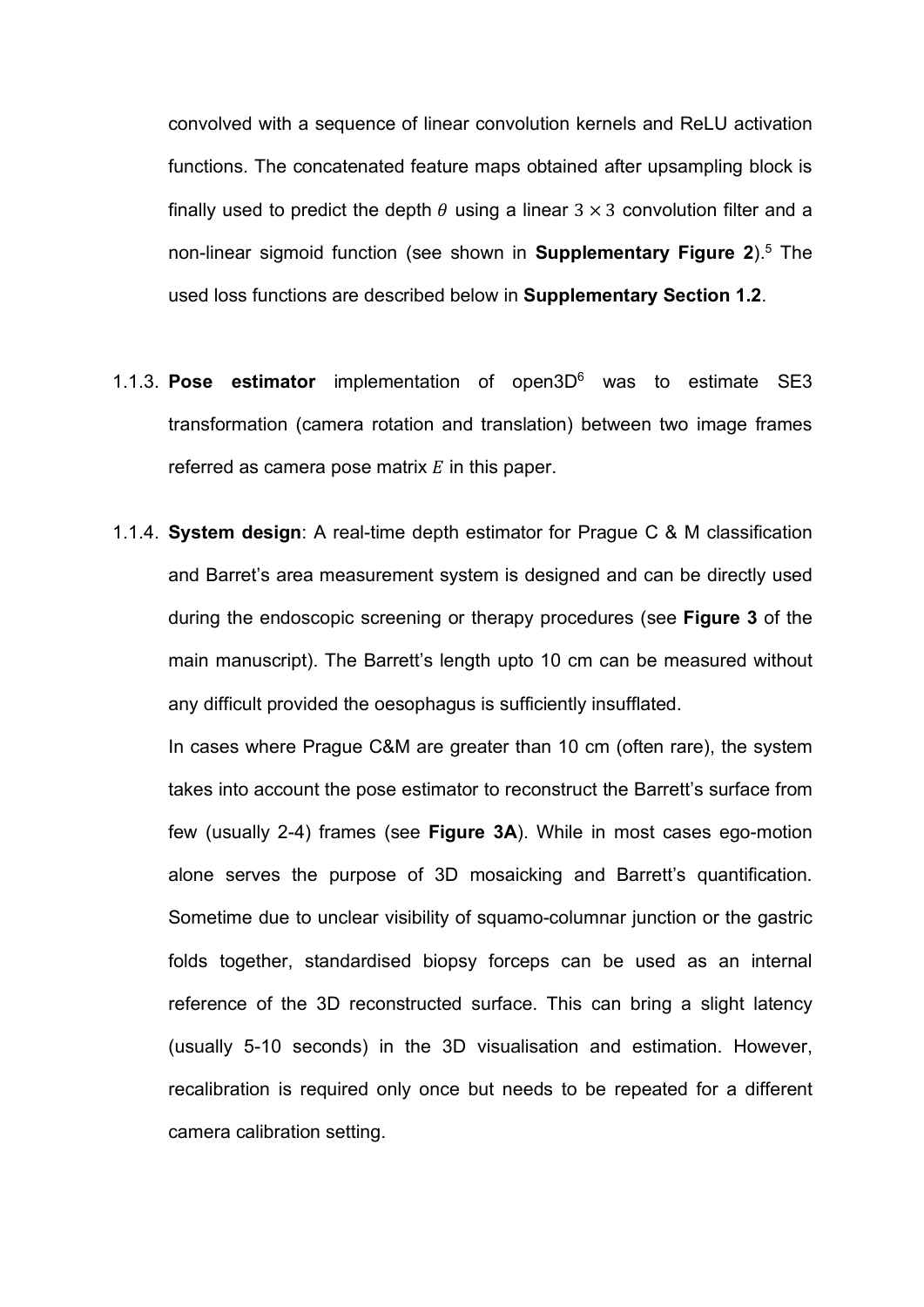Since the system allows to print a .ply file that composite point clouds, third party softwares such as Open3D can be used to visualise the reconstructed surface in 3D during follow-ups. These softwares do not require additional hardware and can be effectively used in the same system.

## **1.2. Loss functions:**

Loss function used to minimise the difference between the estimated depth  $\theta_i^p$  and ground truth depth  $\theta^{GT}_i$  utilises four different losses defined below:

*a) Depth loss* is computed as the root mean square error (RMSE) in log scale:

$$
L_d = \frac{1}{n} \sum_{i=1}^n \sqrt{ln^2 \theta_i^{GT} - ln^2 \theta_i^p}
$$
 (3)

b) Gradient loss is the  $l_1$  norm of the difference between gradient of the depth maps to penalise errors around edges.

$$
L_g = \frac{1}{n} \sum_{i=1}^n ||\nabla \theta_i^{GT} - \nabla \theta_i^p||_1
$$
 (4)

*c) Surface normal loss:* The normal vector loss computed from ground truth depth  $\mathrm{n}_i^{GT}$  and predicted depth  $\mathrm{n}_i^{p}$  .<sup>7</sup>

$$
L_n = \frac{1}{n} \sum_{i=1}^n \left( 1 - \frac{1}{\sqrt{1 - \left( \frac{n_i^{CT}}{n_i^{CT}}, n_i^{GT} > \sqrt{1 - \left( \frac{n_i^{DT}}{n_i^{CT}}, n_i^{GT} > \sqrt{1 - \left( \frac{n_i^{DT}}{n_i^{CT}}, n_i^{GT} > \sqrt{1 - \left( \frac{n_i^{DT}}{n_i^{CT}}, n_i^{GT} > \sqrt{1 - \left( \frac{n_i^{DT}}{n_i^{CT}}, n_i^{GT} > \sqrt{1 - \left( \frac{n_i^{DT}}{n_i^{CT}}, n_i^{GT} > \sqrt{1 - \left( \frac{n_i^{DT}}{n_i^{CT}}, n_i^{GT} > \sqrt{1 - \left( \frac{n_i^{DT}}{n_i^{CT}}, n_i^{GT} > \sqrt{1 - \left( \frac{n_i^{DT}}{n_i^{CT}}, n_i^{GT} > \sqrt{1 - \left( \frac{n_i^{DT}}{n_i^{CT}}, n_i^{GT} > \sqrt{1 - \left( \frac{n_i^{DT}}{n_i^{CT}}, n_i^{GT} > \sqrt{1 - \left( \frac{n_i^{DT}}{n_i^{CT}}, n_i^{GT} > \sqrt{1 - \left( \frac{n_i^{DT}}{n_i^{CT}}, n_i^{GT} > \sqrt{1 - \left( \frac{n_i^{DT}}{n_i^{CT}}, n_i^{GT} > \sqrt{1 - \left( \frac{n_i^{DT}}{n_i^{CT}}, n_i^{GT} > \sqrt{1 - \left( \frac{n_i^{DT}}{n_i^{CT}}, n_i^{GT} > \sqrt{1 - \left( \frac{n_i^{DT}}{n_i^{CT}}, n_i^{GT} > \sqrt{1 - \left( \frac{n_i^{DT}}{n_i^{CT}}, n_i^{GT} > \sqrt{1 - \left( \frac{n_i^{DT}}{n_i^{CT}}, n_i^{GT} > \sqrt{1 - \left( \frac{n_i^{DT}}{n_i^{CT}}, n_i^{GT} > \sqrt{1 - \left( \frac{n_i^{DT}}{n_i^{CT}}, n_i^{GT} > \sqrt{1 - \left( \frac{n_i^{DT}}{n_i^{CT}}, n_i^{GT} > \sqrt{1 - \left( \frac{n_i^{DT}}{n_i^{CT}}, n_i^{GT} > \sqrt{1 - \left( \frac{n_i^{DT}}{n_i^{CT}}, n_i^{GT} > \sqrt{1 - \left( \frac{n_i^{DT}}{n_i^{CT}}, n_i^{GT} > \sqrt{1 - \left( \frac{n_i^{DT}}{n_i^{CT}}, n_i^{GT} > \sqrt{1 - \left( \frac{n_i^{DT}}{n_i^{CT}}, n_i^{GT} >
$$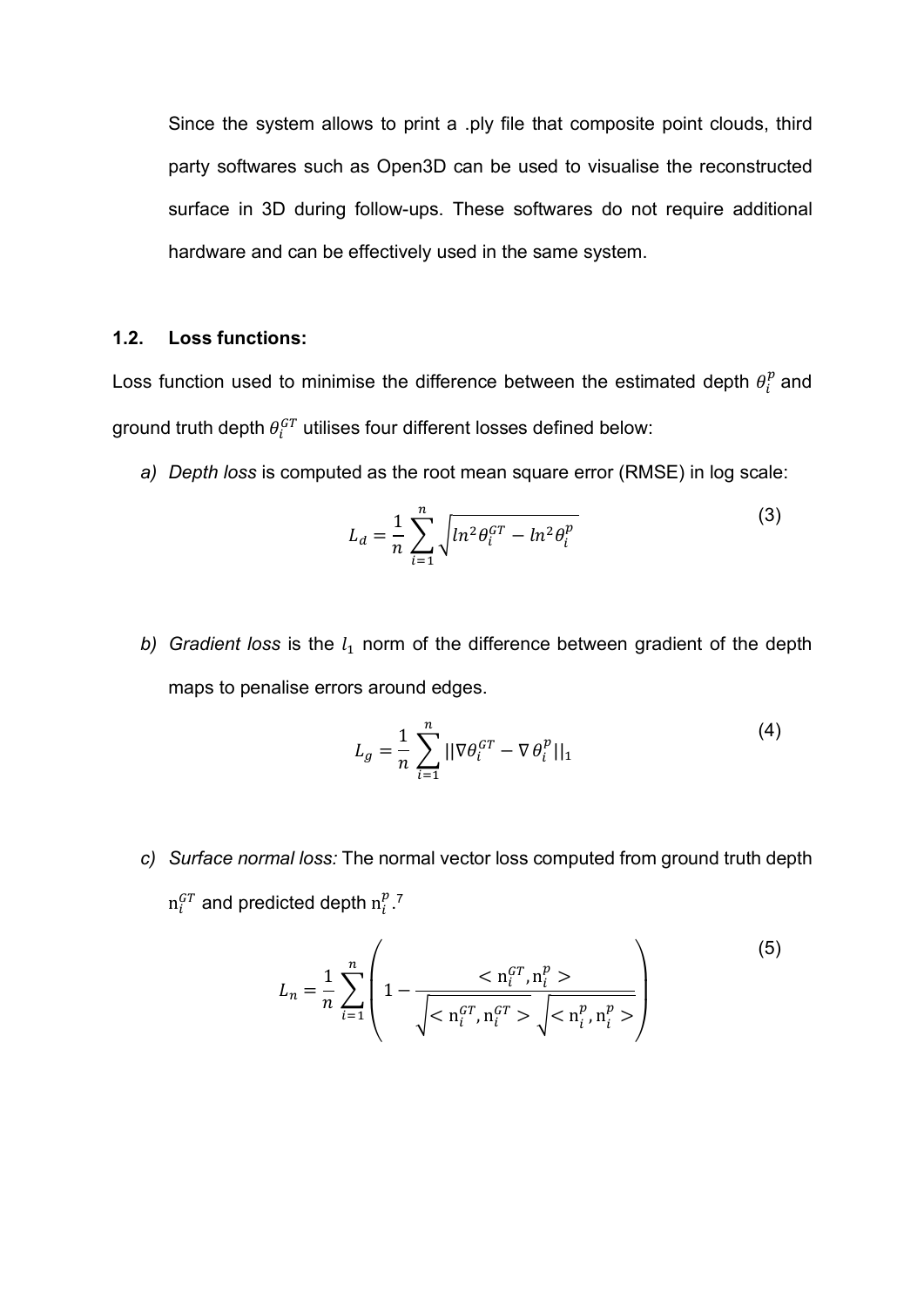*d) Reconstruction loss:* It is computed as the l2-norm between the reconstructed 2D images from the estimated depth maps (see Eq. (2)). This loss is computed only if two frames are fed to the network.

$$
L_r = \frac{1}{n} \sum_{i=1}^{n} ||X_{t-i \to (t-i-1)} - X_{(t-i-1)}||_2
$$
 (6)

#### **1.3. Barrett's area segmentation:**

We used an encoder-decoder framework with ResNet-50 backbone and atrous separable convolutions (referred as DeepLabv3+) $8$  for segmentation of Barrett's area. The hollow area inside the segmented Barrett's determined the gastric fold junction. Also, we used simple area elimination to eliminate small island like objects as post-processing step (refer to the red block of automated segmentation in **Figure 3B** of the original manuscript). The entire network was trained for 50 epochs with 327 images and validated on 47 images. All images were resized to 256 pixels x 256 pixels. Stochastic gradient descent with learning rate of 0.01 and momentum of 0.9 were used. The inference time reported was > 35 frames-per-second. The network achieved an intersectionover-union score or over 78%.